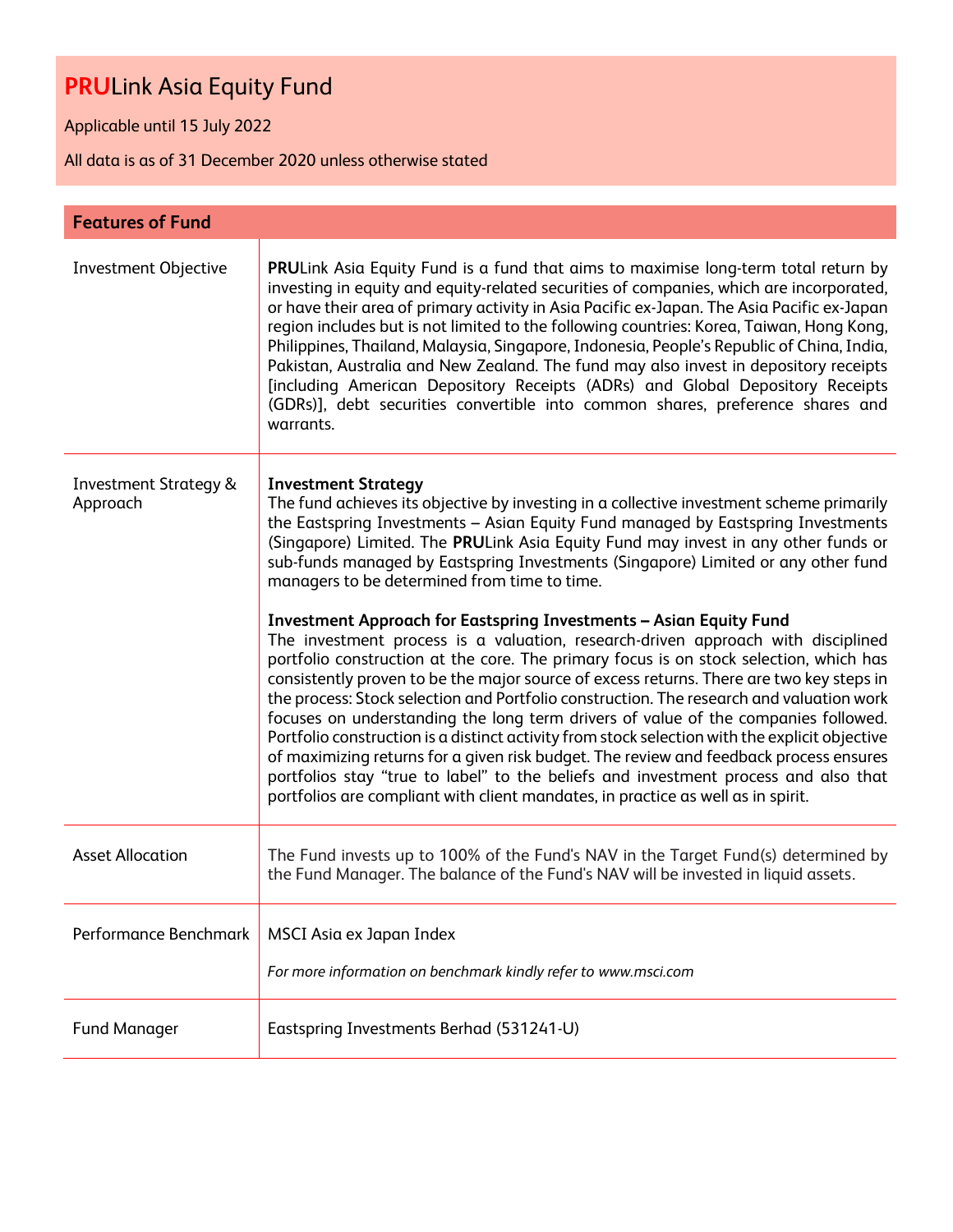Applicable until 15 July 2022

All data is as of 31 December 2020 unless otherwise stated

| <b>Fees &amp; Charges</b>     |              |  |  |  |
|-------------------------------|--------------|--|--|--|
| <b>Fund Management Charge</b> | , 1.50% p.a. |  |  |  |
| Other Charge, if any          | Nil          |  |  |  |

### **Fund Performance**



**PRU**Link Asia Equity Fund Vs. MSCI Asia ex Japan Index

**Notice: The graphs are included for illustrative purposes only. Past performance of the fund is not an indication of its future performance**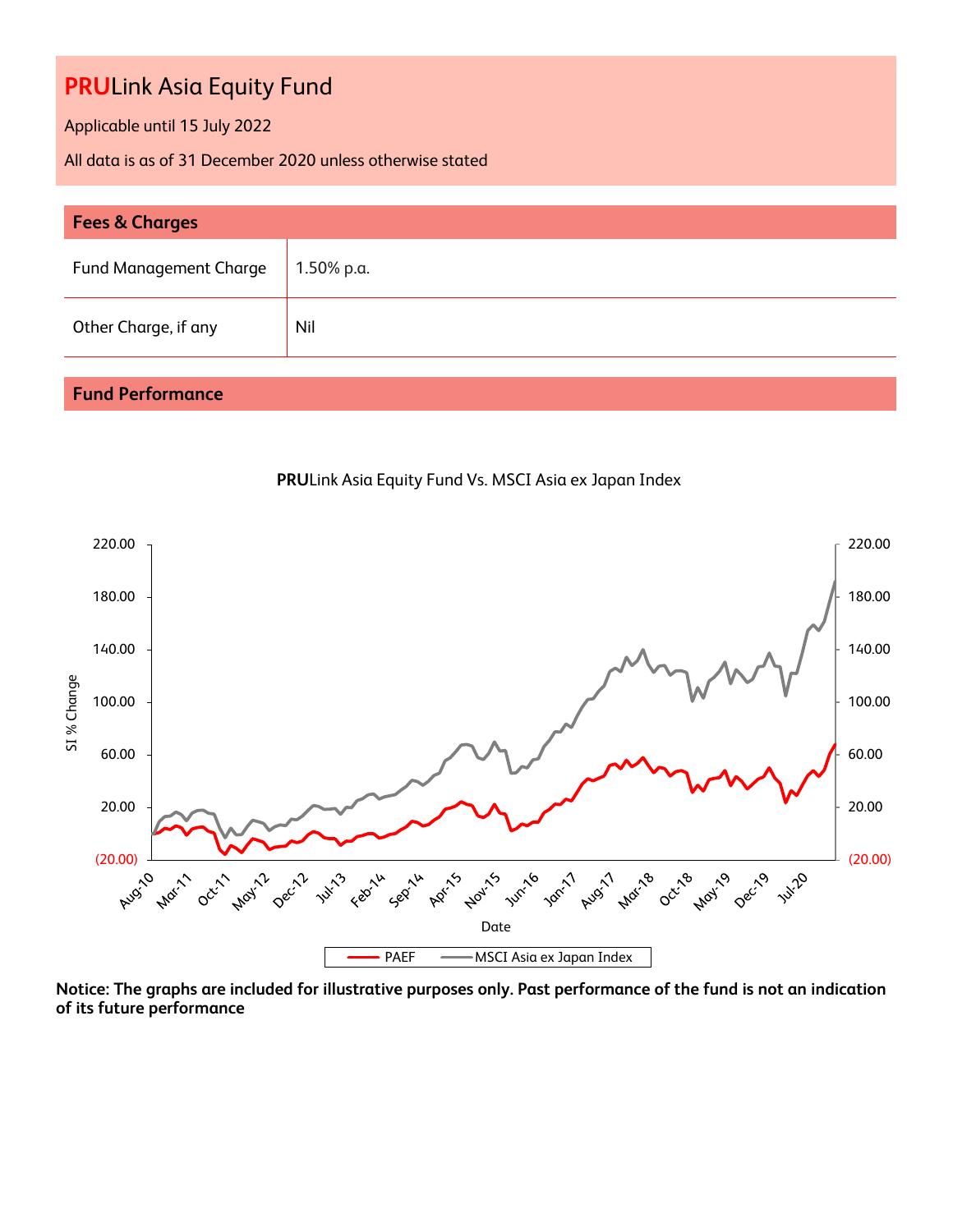Applicable until 15 July 2022

All data is as of 31 December 2020 unless otherwise stated

| Year | <b>Actual Performance</b><br><b>PRULink Asia Equity Fund</b> | <b>Benchmark</b><br><b>MSCI Asia ex Japan Index</b> |
|------|--------------------------------------------------------------|-----------------------------------------------------|
| 2011 | $-19.21%$                                                    | $-14.73%$                                           |
| 2012 | 15.65%                                                       | 18.37%                                              |
| 2013 | 1.11%                                                        | 10.77%                                              |
| 2014 | 12.63%                                                       | 12.11%                                              |
| 2015 | 1.91%                                                        | 11.82%                                              |
| 2016 | 8.69%                                                        | 10.56%                                              |
| 2017 | 22.81%                                                       | 28.12%                                              |
| 2018 | $-13.79%$                                                    | $-12.29%$                                           |
| 2019 | 13.58%                                                       | 16.97%                                              |
| 2020 | 11.79%                                                       | 22.96%                                              |

*Sources: Lipper IM and Bloomberg, 31 December 2020*

Notice: Past performance is not an indication of its future performance. This is strictly the performance of the investment/underlying funds, and not the returns earned on the actual premiums paid of the investment-linked insurance product.

Basis of calculation of past performance:

$$
= \left(\frac{Net\ Asset\ Value\ for\ Year\ n}{Net\ Asset\ Value\ for\ Year\ n-1} - 1\right)\%
$$

#### **Additional disclosure for PRULink Asia Equity Fund**

**PRU**Link Asia Equity Fund invests in the Eastspring Investments – Asian Equity Fund.

The fund manager of Eastspring Investments - Asian Equity Fund is Eastspring Investments (Singapore) Limited.

Management fees may be charged at the Fund and/or Target Fund(s) level. Please note that you will be charged a maximum of 1.50% p.a., being the combined annual fund management charge at the Fund and Target Fund(s) levels. Target Fund(s) with investment strategies to invest in Exchange Traded Funds ("ETF") or other Collective Investment Schemes may incur additional expenses at the Target Fund(s) level which is taken as part of the investment strategy considerations to deliver the fund performance.

| Year                                                                                            | 2020 | 2019 | 2018 | 2017 | 2016 | $\sqrt{2015}$ |  | 2014   2013 | 2012 | 2011      |
|-------------------------------------------------------------------------------------------------|------|------|------|------|------|---------------|--|-------------|------|-----------|
| Net Performance   15.91%   17.40%   14.47%   39.35%   6.01%   -15.59%   7.84%   -3.91%   22.41% |      |      |      |      |      |               |  |             |      | $-20.75%$ |
| Note: The above return is for Eastspring Investments – Asian Equity Fund (Class D)              |      |      |      |      |      |               |  |             |      |           |

Returns are based on third party unit price, net of fees with dividends reinvested, if any, and reported in USD.

*Source: Eastspring Singapore, 31 December 2020*

Notice: Past performance is not an indication of its future performance. This is strictly the performance of the investment/underlying funds, and not the returns earned on the actual premiums paid of the investment-linked insurance product.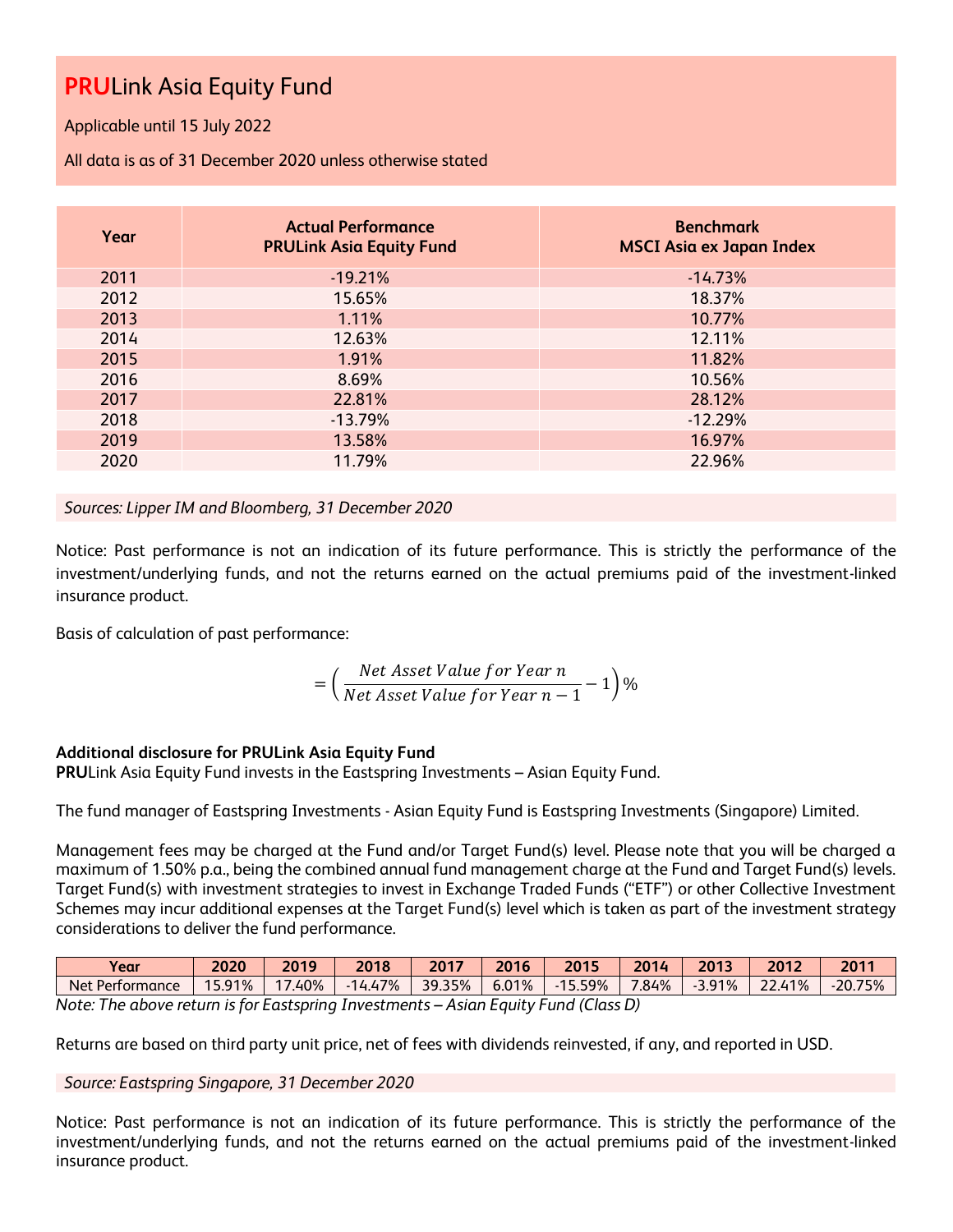Applicable until 15 July 2022

All data is as of 31 December 2020 unless otherwise stated

Basis of calculation of past performance:

= ( Net Asset Value for Year n  $\frac{1}{\sqrt{1-\frac{1}{n}}}$  + 1  $\frac{1}{\sqrt{1-\frac{1}{n}}}$  + 1  $\frac{1}{\sqrt{1-\frac{1}{n}}}$  + 1  $\frac{1}{\sqrt{1-\frac{1}{n}}}$  + 1  $\frac{1}{\sqrt{1-\frac{1}{n}}}$  + 1  $\frac{1}{\sqrt{1-\frac{1}{n}}}$  + 1  $\frac{1}{\sqrt{1-\frac{1}{n}}}$  + 1  $\frac{1}{\sqrt{1-\frac{1}{n}}}$  + 1  $\frac{1}{\sqrt{1-\frac{1}{n}}}$  + 1  $\frac{1}{\sqrt{1-\frac{1$ 

### **Investment Risks**

The Fund is subjected to investment risks including the possible loss of the principal amount invested. The value of the units may fall as well as rise. In addition, the Fund is subjected to specific risk including and not limiting to:

#### **Emerging Markets Risk**

The Target Fund is investing primarily in equity and equity-related securities of companies, which are incorporated, listed in or have their area of primary activity in emerging markets. Potential investors should be aware that investments in emerging markets may involve, due to the economic and political development process which some of these countries are undergoing, a higher degree of risk which could adversely affect the value of investments. Among other things, investment in emerging markets involves risks such as the restriction on foreign investment, counterpart risk, higher market volatility and the illiquidity of the companies' assets depending on the market conditions in the emerging markets.

Moreover, companies may be subject to considerably less state supervision and less differentiated legislation. Investors would have to take into consideration that trading volume in emerging markets may be substantially less than in the world's leading stock markets and may have to be conducted at unfavourable prices. To manage and mitigate this risk, the Investment Manager will apply standards to endeavour that quality investments are purchased.

#### **Portfolio Risk**

The Target Fund is intended for investors who can accept the risks associated with investing primarily in the securities of the type held in the sTarget Fund. Investors in equities will be subject to the risks associated with equity and equity related securities, including fluctuations in market prices, adverse issuer or market information and the fact that equity and equity-related interests are subordinate in the right of payment to other corporate securities, including debt securities.

In addition, investors should be aware of the risks associated with the active management techniques that are expected to be employed by the Target Fund. An investment in the Target Fund does not constitute a complete investment program. Investors may wish to complement an investment in the Target Fund with other types of investments.

#### **Currency Risk**

The Fund is denominated in MYR, while the Target Fund(s) may be denominated in other currencies. The performance of the Fund maybe affected by movements in the exchange rate between the MYR and the Target Fund(s)'s denominated currency. Where applicable, a currency hedge or a currency hedged class of fund may be used to minimise currency risk.

The Target Fund(s) or its Sub-Fund(s)'s underlying investments may be denominated in their local currency, which may differ from the Target Fund(s) or its Sub-Fund(s)'s currency of denomination. The performance of the Target Fund(s) or its Sub-Fund(s) may be affected by movements in the exchange rate between the local currency of its underlying investments and the Target Fund(s) or its Sub-Fund(s)'s denominated currency. **Derivatives Risk**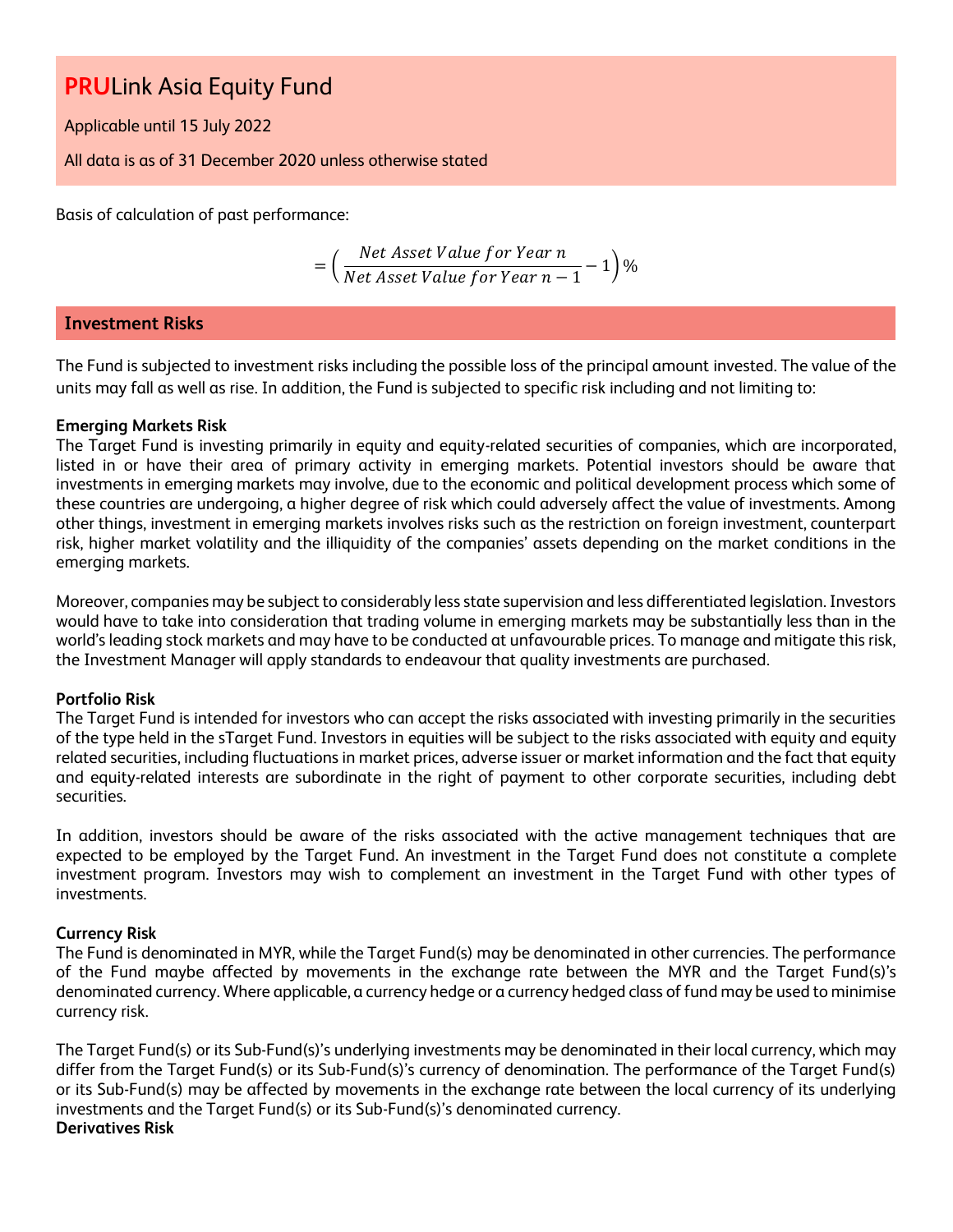Applicable until 15 July 2022

#### All data is as of 31 December 2020 unless otherwise stated

Derivatives may potentially be used to hedge against any risk that may be derived from investing in the Target Fund(s), such as, but not limited to, currency risk.

The Target Fund Manager(s) or its Sub-Fund Manager(s) may invest in derivatives which will be subject to risks. While the judicious use of derivatives by professional investment managers can be beneficial, derivatives involve risks different from, and, in some cases, greater than, the risks presented by more traditional securities investments. Some of the risks associated with derivatives are market risk, management risk, credit risk, liquidity risk and leverage risk. Investments in derivatives may require the deposit or initial margin and additional margin on short notice if the market moves against the investment positions. If no provision is made for the required margin within the prescribed time, the investment may be liquidated at a loss. Therefore, it is essential that such investments in derivatives are monitored closely.

The Target Fund Manager(s) or its Sub-Fund Manager(s) has the necessary controls for investments in derivatives and have in place systems to monitor the derivative positions for the Target Fund(s) or its Sub-Fund(s). The Target Fund Manager(s) or its Sub-Fund Manager(s) does not intend to use derivatives transactions for speculation or leverage but may use them for efficient portfolio management and/or risk management. Currency risk is simply one of the market risks which the fund will be exposed to and can be hedged using derivatives such as FX forwards/futures. Often the underlying currency risk may be taken on as a result of buying an underlying equity or bond. If the Target Fund Manager(s) or its Sub-Fund Manager(s) does not want to also take the currency risk associated with these underlying assets, the Target Fund(s) or its Sub-Fund(s) may use Forward Foreign Exchange contracts to hedge any currency risk derived from holdings of non-base currency positions. Essentially this use of currency forwards is to hedge currency risk in the Target Fund(s) or its Sub-Fund(s).

#### **Political and/or Regulatory Risks**

The value of the assets of the Target Fund may be affected by uncertainties such as political developments, changes in government policies, changes in taxation, restrictions on foreign investment and currency repatriation, currency fluctuations and other developments in the laws and regulations of countries in which an investment may be made. Furthermore, the legal infrastructure and accounting, auditing and reporting standards in certain countries in which an investment may be made may not provide the same degree of investor protection or information to investors as would generally apply in major securities markets. Foreign ownership restrictions in some markets may mean that corporate action entitlements in relation to the Target Fund are invested into may not always be secured or may be restricted.

#### **Market Risk**

Market risk refers to potential losses that may arise from changes in the market prices of the investments. The changes may be specific to the individual security or its issuer or factors affecting all securities traded in the market or a combination of all. It may be caused by various factors among others are movement of interest rates, volatility of the stocks, foreign exchange rates and share prices. This risk may be mitigated by investing in a well-diversified portfolio of securities from different market sectors helps mitigate this risk so that the collapse of any one security or any one market sector would not impact too greatly on the value of the fund.

#### **Counterparty Risk**

The Target Fund will be exposed to credit risk on the counterparties with which it trades. The Fund will be subject to the possibility of the insolvency, bankruptcy or default of a counterparty with which the Target Fund trades, which could result in substantial losses to the Target Fund.

#### **Small Companies Risk**

Investment in securities of smaller companies can involve greater risk than that normally associated with larger, more established companies. In particular, smaller companies have limited product lines, markets or financial resources and may be dependent for their management on a limited number of key individuals.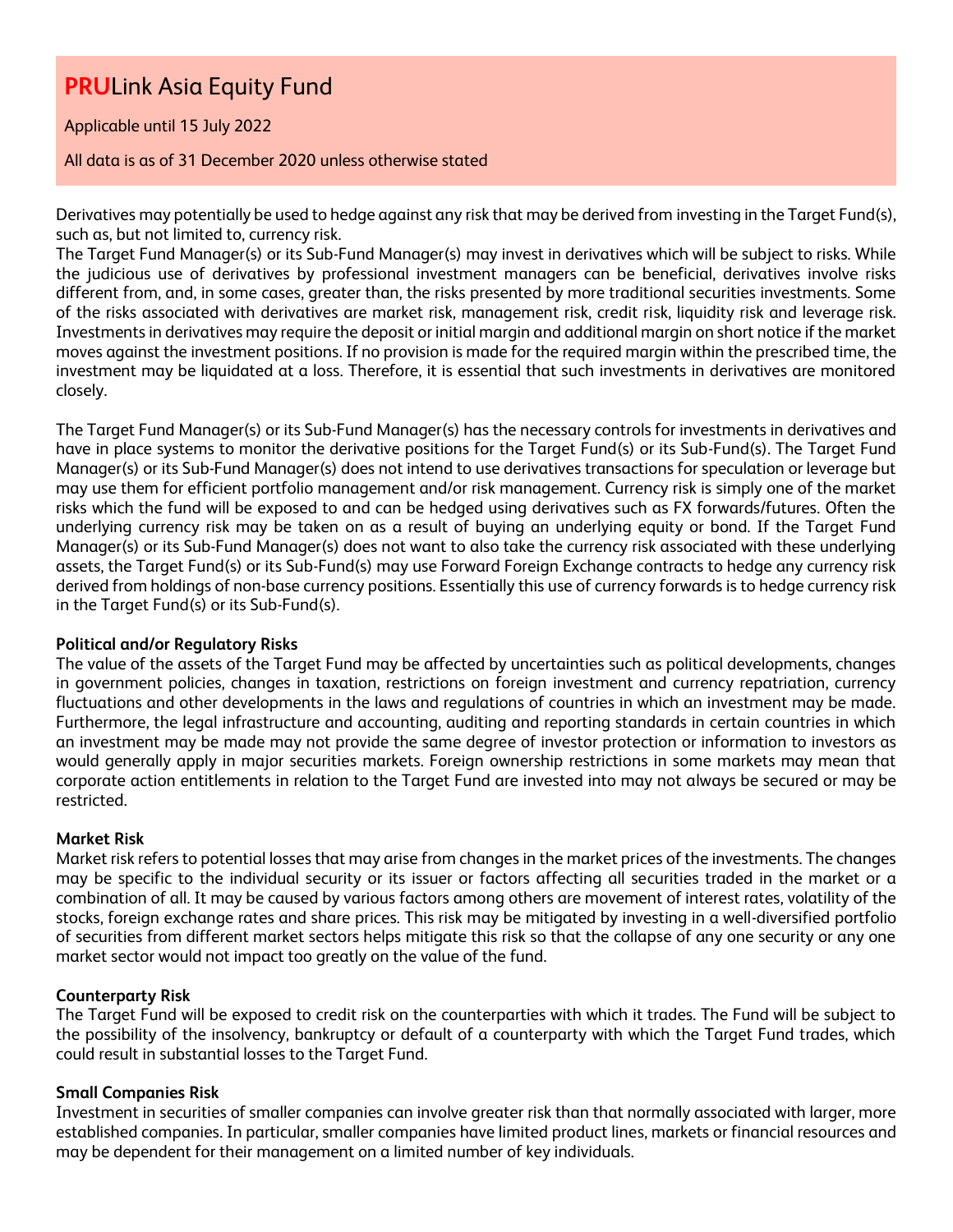Applicable until 15 July 2022

All data is as of 31 December 2020 unless otherwise stated

#### **Charges to Capital Risk**

Where the investment objective of a Fund is to treat the generation of income as a higher or equal (in the long term) priority to capital growth, all or part of the fees and charges, net of the attributable tax effect, may be charged against capital instead of against income and may constrain capital growth of the Fund.

*The above should not be considered to be an exhausted list of the risks which potential investors should consider before investing in the Fund. Potential investors should be aware that an investment in the Fund may be exposed to other risks of exceptional nature from time to time.*

#### **Risk Management**

The Fund Manager has the following risk management and compliance controls in place to manage the risks:

#### **a) Pre-Trade Compliance**

Where possible, all Financial Derivative Instruments (FDI) activities and exposures are monitored with a pre-trade compliance system across the entire business. Rules and investment guidelines are set up in the system as far as possible allowing potential breaches to be immediately identified before a trade is executed. An escalation process is in place to ensure relevant parties are informed when a potential issue occurs.

#### **b) Portfolio Risk**

The Fund Manager utilises quantitative techniques to determine the suitability of utilising FDIs. The investment team utilises a number of tools to carry our portfolio construction and to conduct risk analysis including risk/return characteristics. The investment team identifies, manages and monitors investment risks with the aim of achieving the objectives of the Sub-Funds.

#### **c) Counterparty Risk**

The Fund Manager has credit risk management and control procedures for assessing, monitoring and limiting credit and counterparty risk across all asset classes and client bases. Reviews of counterparties are performed on a regular basis to assess any changes in credit worthiness and the ability to meet their contractual obligations.

#### **d) Risk Oversight**

In addition, The Fund Manager has an independent investment risk team that works with each investment team to ensure that the necessary risk controls and metrics of the risks are in place. The investment risk team reports to the regional risk committee whose principal role is to ensure that the business units operate within the risk management policies and frameworks laid out.

The Fund Manager will ensure that the risk management and compliance procedures and controls adopted are adequate and that it has the necessary expertise to control and manage the risks relating to the use of FDIs.

The Fund Manager may modify the risk management and compliance procedures and controls adopted from time to time as it deems fit and in the interest of the Sub-Fund.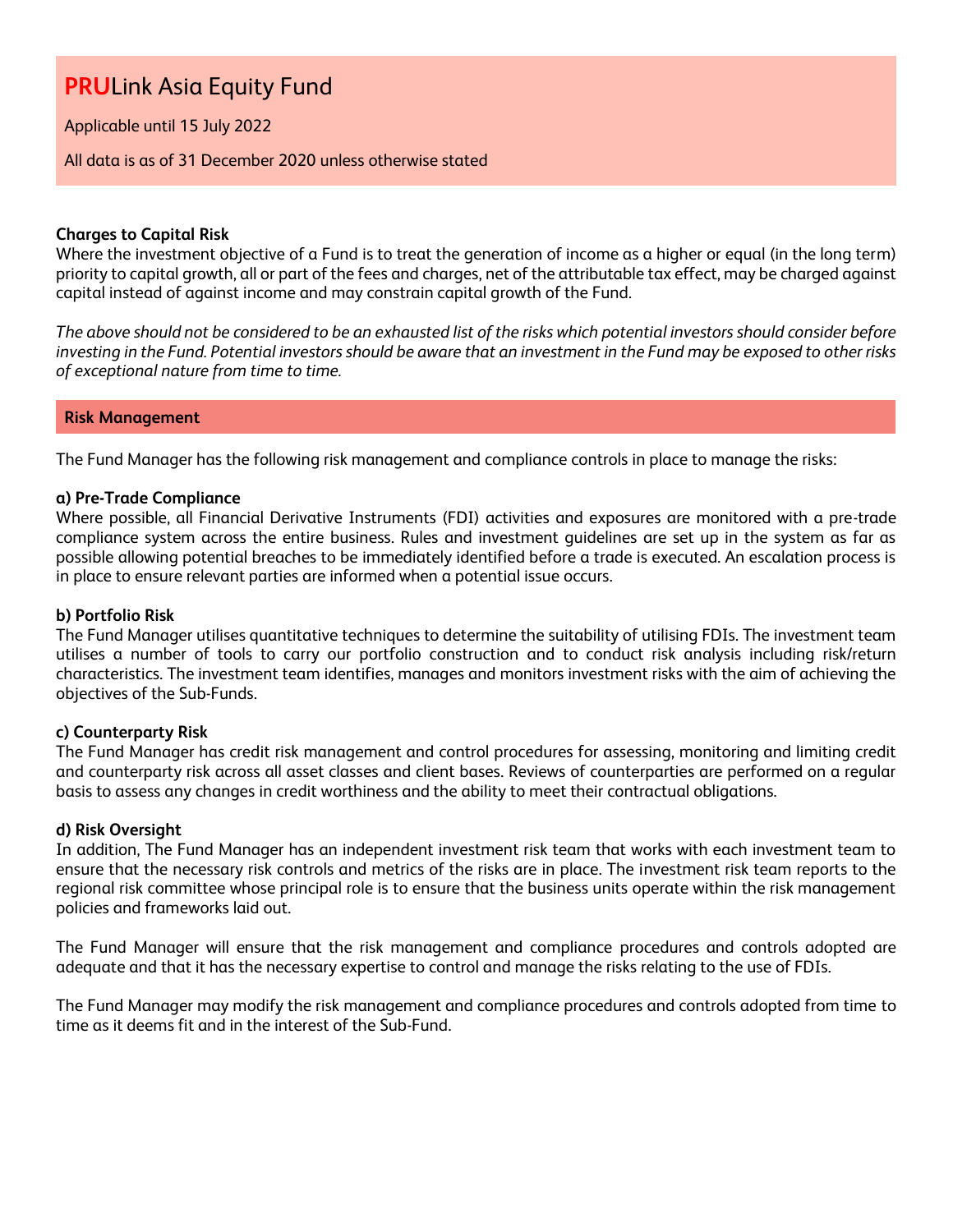Applicable until 15 July 2022

| <b>Other Info</b>                        |                                                                                                                                                                                                                                                                                                                                                                                                                                                                                                                                                                                                                                                                                                                                                                                                                                                                                                                                                                                                                                                                                                                                                                                                                                                                                                                                                                                                                                                                                               |
|------------------------------------------|-----------------------------------------------------------------------------------------------------------------------------------------------------------------------------------------------------------------------------------------------------------------------------------------------------------------------------------------------------------------------------------------------------------------------------------------------------------------------------------------------------------------------------------------------------------------------------------------------------------------------------------------------------------------------------------------------------------------------------------------------------------------------------------------------------------------------------------------------------------------------------------------------------------------------------------------------------------------------------------------------------------------------------------------------------------------------------------------------------------------------------------------------------------------------------------------------------------------------------------------------------------------------------------------------------------------------------------------------------------------------------------------------------------------------------------------------------------------------------------------------|
| • Target Market                          | Policyholders who seek high capital appreciation.<br>$\bullet$<br>High risk tolerance.<br>$\bullet$<br>Long term investment horizon.<br>$\bullet$                                                                                                                                                                                                                                                                                                                                                                                                                                                                                                                                                                                                                                                                                                                                                                                                                                                                                                                                                                                                                                                                                                                                                                                                                                                                                                                                             |
| • Basis & Frequency of<br>unit Valuation | Unit pricing is done daily.<br>$\bullet$<br>The Unit Price of a particular PRULink Global Fund on any Valuation Date shall be<br>$\bullet$<br>equal to the Fund Value divided by the number of Units in issue on Valuation Date.<br>The Fund Value is the value of all the assets of a particular PRULink Global Fund after<br>$\bullet$<br>the deduction of expenses for managing, acquiring, maintaining and valuing the<br>assets of that fund, tax (if any) or other statutory levy incurred by the Company on<br>investment income or capital gains on the assets of the fund and any accrued or<br>anticipated income.<br>The Company shall value the various PRULink Global Funds at the close of each<br>business day (Valuation Date). However, as the value of the PRULink Global Funds'<br>investments in various shares, fixed interest securities and money market<br>instruments region at the close of a particular Valuation Date will only be known a<br>business day later, the determination by the Company of the Unit Price of a PRULink<br>Global Fund in respect of a particular Valuation Date shall only be conducted and<br>made known to the Assured 2 business days later $(T + 2)$ .<br>To recoup the cost of acquiring and disposing of assets, a transaction cost<br>$\bullet$<br>adjustment may be made to the Fund Value to recover any amount which the fund<br>had already paid or reasonably expects to pay for the creation or cancellation of<br>units. |
| Exceptional<br>circumstances             | The Company shall not be bound to redeem and convert on any Valuation Day more<br>٠<br>than 10% of any PRULink Global Fund outstanding on such Valuation Day.<br>The Company reserves the right in exceptional circumstances (for example, when<br>there is an unusually high volume of sale of investments within a short period) to<br>defer the switching or withdrawal of Units and the surrender of the Policy for a period<br>not exceeding six (6) months from the date of application.<br>The Company may suspend unit pricing and policy transaction if any of the<br>$\bullet$<br>exchanges in which the fund is invested is temporarily suspended for trading. In such<br>event, notice for suspension may be published and may be communicated to the<br>Assured upon any request for top-up, switching, redemption or withdrawal to/from<br>any such PRULink Global Fund.<br>The list of exceptional circumstances above are not exhaustive, please refer to your<br>policy document for further details.                                                                                                                                                                                                                                                                                                                                                                                                                                                                        |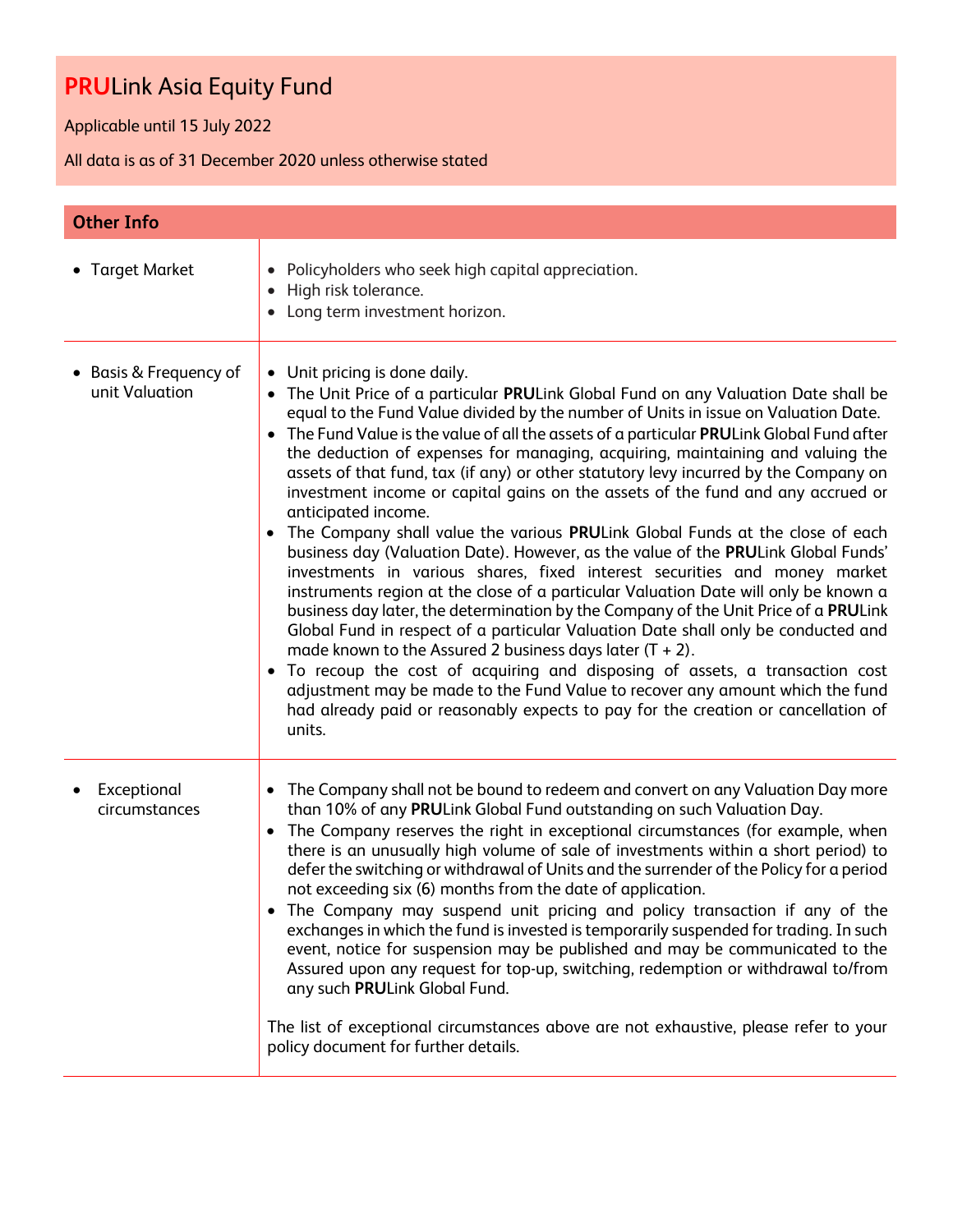Applicable from 16 July 2022 onwards

| <b>Features of Fund</b>                      |                                                                                                                                                                                                                                                                                                                                                                                                                                                                                                                                                                                                                                                                                                                                                     |
|----------------------------------------------|-----------------------------------------------------------------------------------------------------------------------------------------------------------------------------------------------------------------------------------------------------------------------------------------------------------------------------------------------------------------------------------------------------------------------------------------------------------------------------------------------------------------------------------------------------------------------------------------------------------------------------------------------------------------------------------------------------------------------------------------------------|
| <b>Investment Objective</b>                  | <b>PRULink Asia Equity Fund is a fund that aims to maximise long-term total return by</b><br>investing in equity and equity-related securities of companies, which are<br>incorporated, or have their area of primary activity in Asia Pacific ex-Japan. The Asia<br>Pacific ex-Japan region includes but is not limited to the following countries: Korea,<br>Taiwan, Hong Kong, Philippines, Thailand, Malaysia, Singapore, Indonesia, People's<br>Republic of China, India, Pakistan, Australia and New Zealand. The fund may also<br>invest in depository receipts [including American Depository Receipts (ADRs) and<br>Global Depository Receipts (GDRs)], debt securities convertible into common shares,<br>preference shares and warrants. |
| <b>Investment Strategy &amp;</b><br>Approach | The Fund seeks to invest primarily in investment funds [Target Fund(s)] to achieve<br>the investment objective. The Target Fund(s) will be monitored to assess the<br>performance, processes, styles and positioning. The allocation to, or the Target<br>Fund(s) may change if it is deemed unsuitable to meet the Fund's objectives.<br>Note: Refer to additional disclosure for details of the Target Fund(s).                                                                                                                                                                                                                                                                                                                                   |
| <b>Asset Allocation</b>                      | The Fund invests up to 100% of the Fund's NAV in the Target Fund(s) determined<br>by the Fund Manager. The balance of the Fund's NAV will be invested in liquid<br>assets.                                                                                                                                                                                                                                                                                                                                                                                                                                                                                                                                                                          |
| Performance Benchmark                        | The benchmark may vary based on the underlying Target Fund(s). The Fund<br>benchmark is:<br>MSCI Asia ex Japan Index<br>For more information on benchmark kindly refer to www.msci.com                                                                                                                                                                                                                                                                                                                                                                                                                                                                                                                                                              |
| <b>Fund Manager</b>                          | Eastspring Investments Berhad (531241-U)                                                                                                                                                                                                                                                                                                                                                                                                                                                                                                                                                                                                                                                                                                            |

| <b>Fees &amp; Charges</b>     |            |  |  |  |
|-------------------------------|------------|--|--|--|
| <b>Fund Management Charge</b> | 1.50% p.a. |  |  |  |
| Other Charge, if any          | Nil        |  |  |  |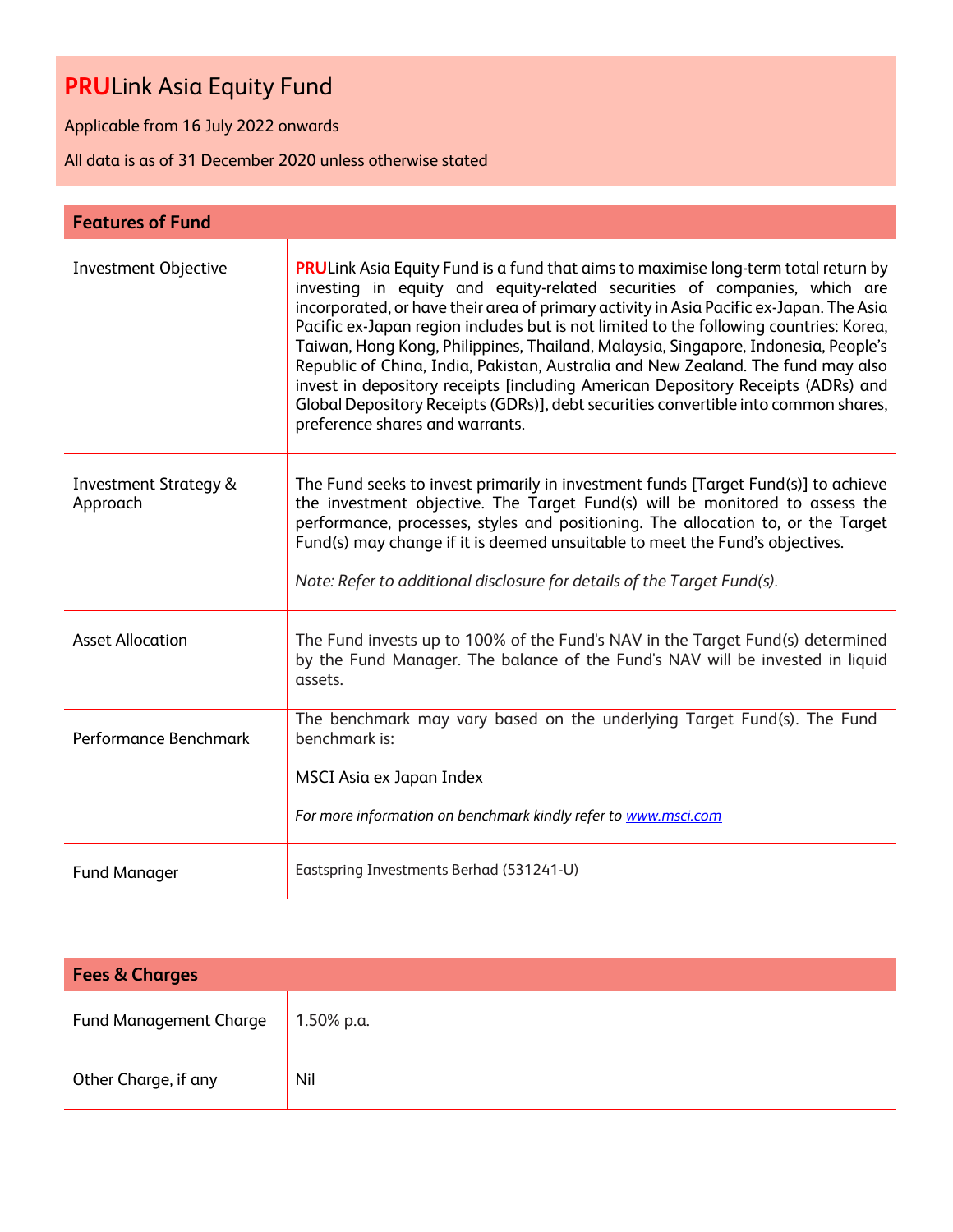Applicable from 16 July 2022 onwards

All data is as of 31 December 2020 unless otherwise stated

### **Fund Performance**





**Notice: The graphs are included for illustrative purposes only. Past performance of the fund is not an indication of its future performance**

| Year | <b>Actual Performance</b><br><b>PRULink Asia Equity Fund</b> | <b>Benchmark</b><br><b>MSCI Asia ex Japan Index</b> |
|------|--------------------------------------------------------------|-----------------------------------------------------|
| 2011 | $-19.21%$                                                    | $-14.73%$                                           |
| 2012 | 15.65%                                                       | 18.37%                                              |
| 2013 | 1.11%                                                        | 10.77%                                              |
| 2014 | 12.63%                                                       | 12.11%                                              |
| 2015 | 1.91%                                                        | 11.82%                                              |
| 2016 | 8.69%                                                        | 10.56%                                              |
| 2017 | 22.81%                                                       | 28.12%                                              |
| 2018 | $-13.79%$                                                    | $-12.29%$                                           |
| 2019 | 13.58%                                                       | 16.97%                                              |
| 2020 | 11.79%                                                       | 22.96%                                              |

*Sources: Lipper IM and Bloomberg, 31 December 2020*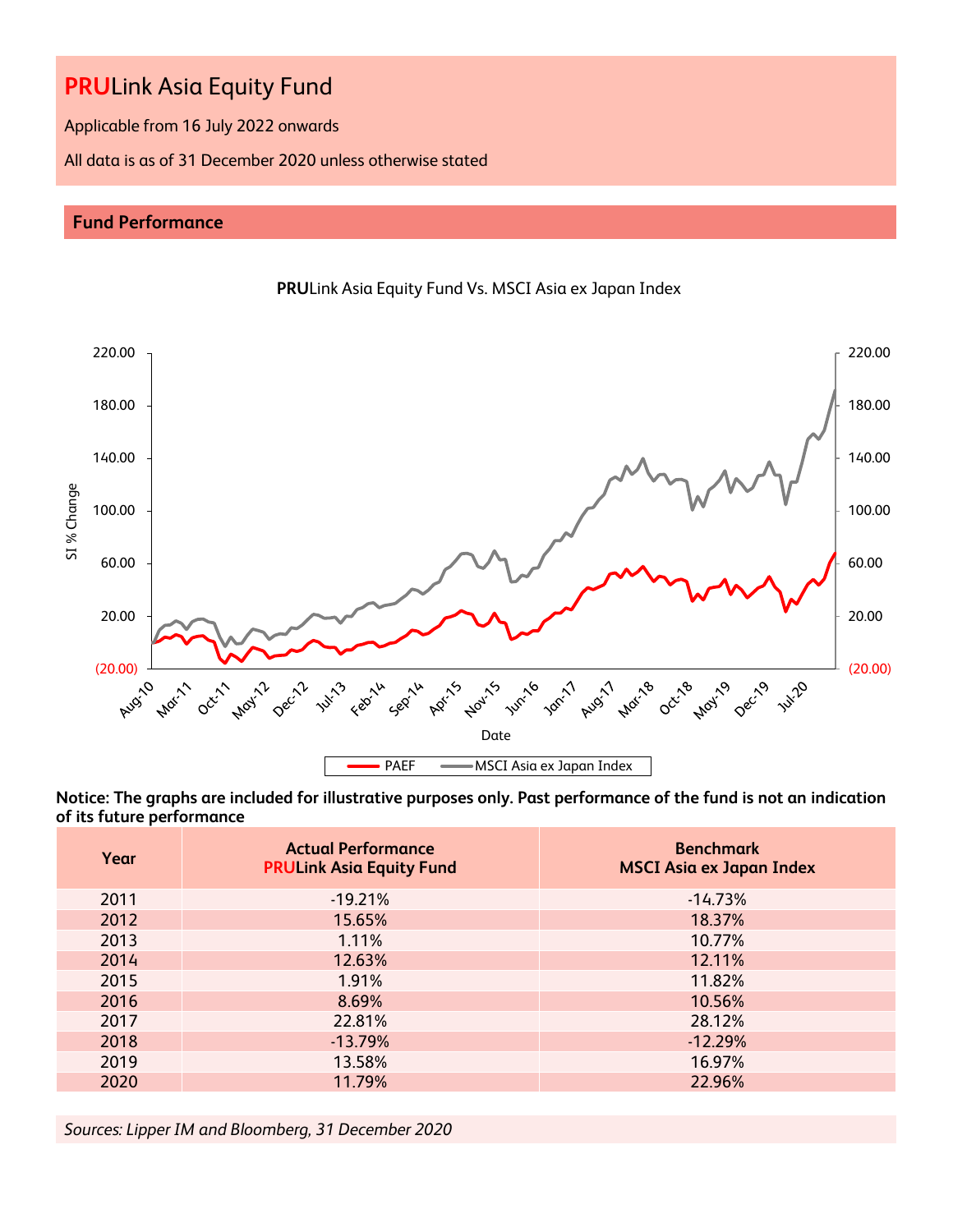Applicable from 16 July 2022 onwards

### All data is as of 31 December 2020 unless otherwise stated

Notice: Past performance is not an indication of its future performance. This is strictly the performance of the investment/underlying funds, and not the returns earned on the actual premiums paid of the investment-linked insurance product.

Basis of calculation of past performance:

= ( Net Asset Value for Year n  $\frac{1}{\sqrt{1-\frac{1}{n}}}$  1)%<br>Net Asset Value for Year  $n-1$ 

**Additional disclosure for PRULink Asia Equity Fund**

Since the launch of the Fund to 15 July 2022, PRULink Asia Equity Fund has invested into Target Fund called Eastspring Investments – Asian Equity Fund managed by Eastspring Investments (Singapore) Limited.

Effective from 16 July 2022, the Fund's investments will be reallocated into the Eastspring Investments Asia Pacific ex-Japan Target Return Fund ["Target Fund"] which is managed by Eastspring Investments Berhad and JPMorgan Funds - Asia Growth Fund A (acc) - USD ["Target Fund"] which is managed by JP Morgan Asset Management (Asia Pacific) Limited.

Eastspring Investments Asia Pacific ex-Japan Target Return Fund ["Target Fund"] aims to provide capital appreciation by investing at least 75% of its total assets in equities and equity-related securities, such as ADRs, rights issues and warrants, which are domiciled in, listed in, and/or have significant operations in the Asia Pacific ex-Japan region. The Target Fund's investments may also include liquid assets up to 25% of its total assets.

The fund performance for the underlying Eastspring Investments Asia Pacific ex-Japan Target Return Fund as at 31 December 2020 is as follows:

| Year               | 2020 | 2019 | 2018                               | 2017 | 2016            | 2015 | 2014      |
|--------------------|------|------|------------------------------------|------|-----------------|------|-----------|
| Net<br>Performance |      |      | 26.94%   20.04%   -15.61%   18.84% |      | $-1.78\%$ 8.24% |      | $0.4\%$ * |

\*Fund Performance is from fund launch date until year end of the same year (non-annualised return).

*Source: Lipper IM and Bloomberg as at 31 December 2020*

JPMorgan Funds - Asia Growth Fund A (acc) - USD ["Target Fund"] aims to provide long term capital growth by investing at least 67% of its total assets in a portfolio of growth biased equities of companies that are domiciled, or carrying out the main part of their economic activity, in an Asian country (excluding Japan), including emerging markets. The Target Fund will invest in approximately 40-60 companies and may invest in small capitalisation companies. The Target Fund may be concentrated in a limited number of securities, sectors or markets from time to time.

The Target Fund may invest in China A-Shares through the China-Hong Kong Stock Connect Programmes.

The fund performance for the underlying JPMorgan Funds - Asia Growth Fund A (acc) - USD as at 31 December 2020 is as follows: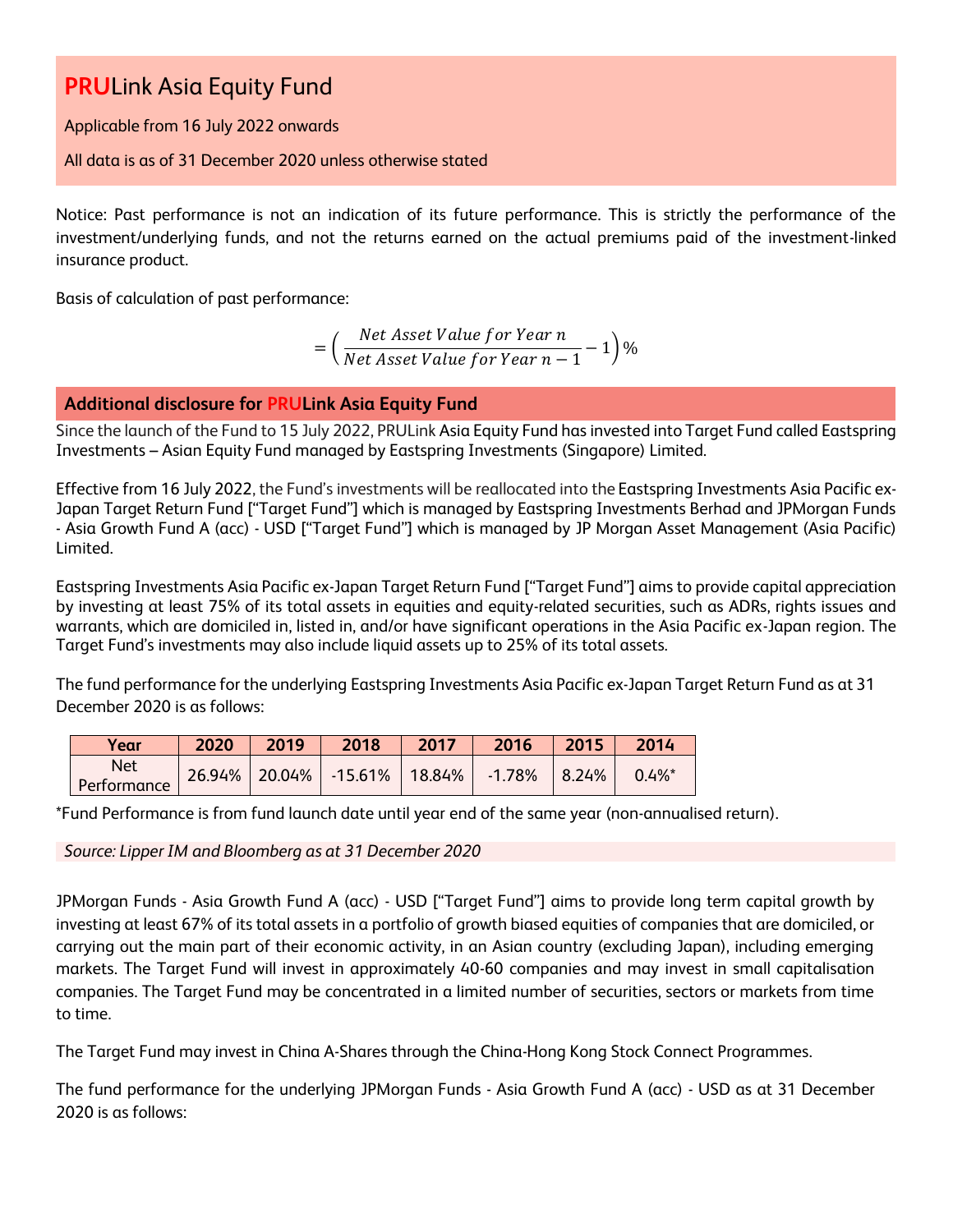Applicable from 16 July 2022 onwards

#### All data is as of 31 December 2020 unless otherwise stated

| Year                      | 2020  | 2019  | 2018          | 2017  | 2016 | 2015    | 2014                                  | 2013 | 2012  | 2011     |
|---------------------------|-------|-------|---------------|-------|------|---------|---------------------------------------|------|-------|----------|
| <b>Net</b><br>Performance | 34.3% | 26.3% | 2.5%<br>$-12$ | 48.2% | 4.2% | $-8.9%$ | 5%<br>$\overline{\phantom{a}}$<br>ر . | 8.2% | 19.8% | $-20.8%$ |

*Note: The above return is for the Target Fund which is denominated in USD.* 

#### *Source: J.P.Morgan Asset Management as at 31 December 2020*

Management fees may be charged at the Fund and/or Target Fund(s) level. Please note that you will be charged a maximum of 1.50% p.a., being the combined annual fund management charge at the Fund and Target Fund(s) levels.

Target Fund(s) with investment strategies to invest in Exchange Traded Funds ("ETF") or other Collective Investment Schemes may incur additional expenses at the Target Fund(s) level which is taken as part of the investment strategy considerations to deliver the fund performance.

### **Investment Risks for PRULink Asia Equity Fund**

The Fund is subjected to investment risks including the possible loss of the principal amount invested. The value of the units may fall as well as rise. In addition, the Fund is subjected to specific risk including and not limiting to:

#### **General Risks when Investing in the Fund**

#### **Market Risk**

Market risk refers to potential losses that may arise from adverse changes in the market conditions. Market conditions are generally, affected by, amongst others, economic and political stability. If the market which the Fund invests in suffers a downturn or instability due to adverse economic or political conditions, this may adversely impact the market prices of the investments of the Fund.

#### **Liquidity Risk**

Liquidity risk refers to two scenarios. The first scenario is where an investment cannot be sold due to unavailability of a buyer for that investment. The second scenario is where the investment is thinly traded. Should the investments in the Target Fund(s) be thinly traded, this may cause the Fund to dispose the investment at an unfavorable price in the market and may adversely affect investor's investment. This risk may be mitigated through stringent security selection process.

#### **Inflation Risk**

This refers to the likelihood that an investor's investments do not keep pace with inflation, thus, resulting in the investor's decreasing purchasing power even though the investment in monetary terms may have increased.

#### **Interest Rate Risk**

Interest rate risk is a general risk affecting conventional funds. This is so even though conventional funds only invest in investments that are in accordance with the mandate. The reason for this is because a high level of interest rates will inevitably affect corporate profits and this will have an impact on the value of both equity and debt securities. This risk is crucial in a bond fund since a bond portfolio management depends on forecasting interest rate movements. Prices of bonds move inversely to interest rate movements therefore as interest rates rise, the prices of bond decrease and vice versa. Furthermore, bonds with longer maturity and lower profit rates are more susceptible to interest rate movements.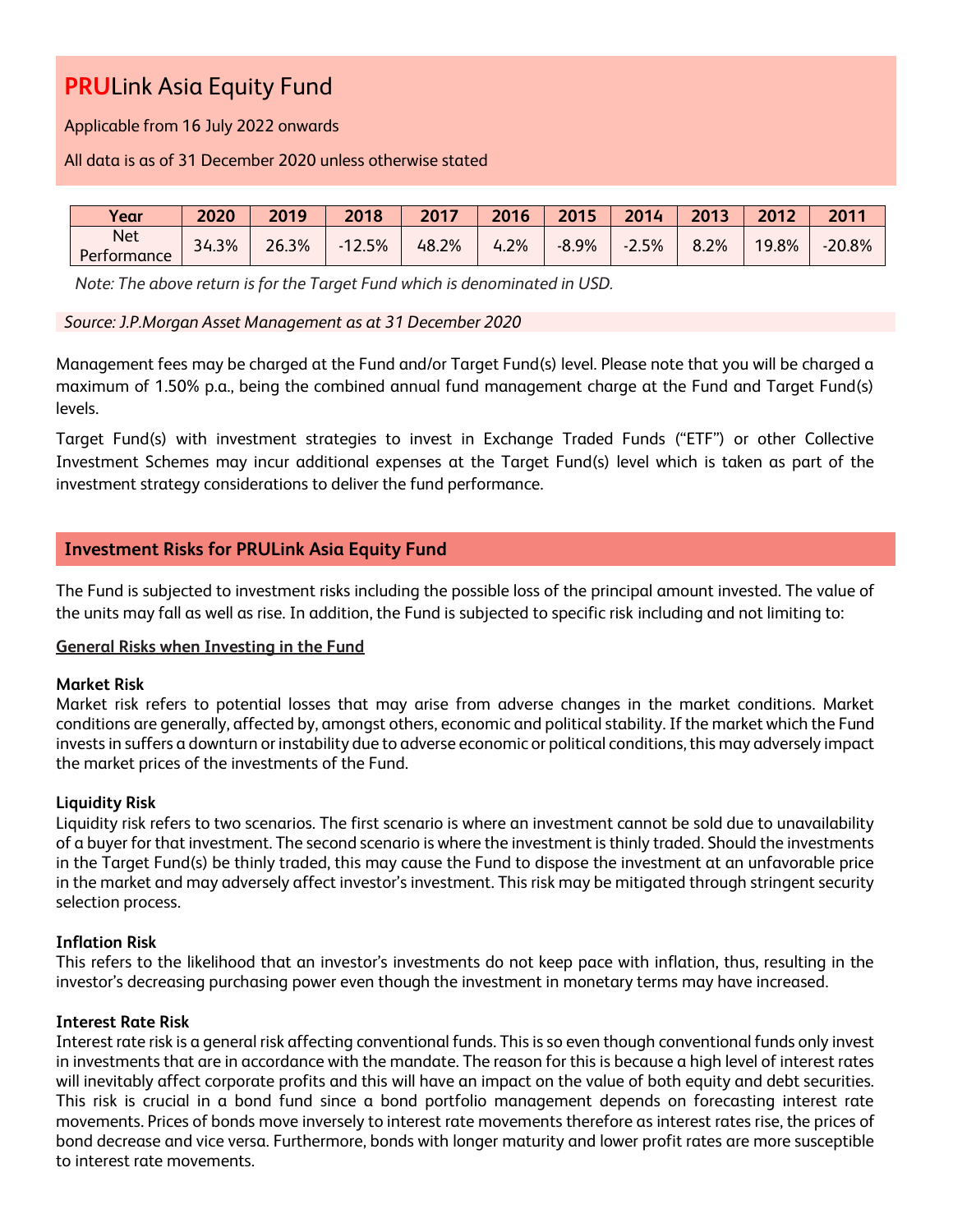Applicable from 16 July 2022 onwards

All data is as of 31 December 2020 unless otherwise stated

#### **Credit / Default Risk**

Bonds are subject to credit / default risk in the event that the issuer of the instrument is faced with financial difficulties, which may decrease their credit worthiness. This in turn may lead to a default in the payment of principal and interest.

#### **Risk of Non-Compliance**

This risk arises from non-compliance with laws, rules and regulations, prescribed practices and the management company's internal policies and procedures, for example, due to oversight by the management company. Such noncompliance may force the management company to sell down securities of the Fund at a loss to rectify the noncompliance and in turn may adversely affect the value of investors' investment in the Fund. To mitigate this risk, the Fund Manager has put in place internal controls to ensure its continuous compliance with laws, rules and regulations, prescribed practices and the Fund Manager's internal policies and procedures.

#### **Concentration Risk**

This is the risk of a fund focusing a greater portion of its assets in a smaller selection of investments. The fall in price of a particular equity and / or fixed income investment will have a greater impact on the funds and thus greater losses. This risk may be minimized by the manager conducting even more rigorous fundamental analysis before investing in each security.

#### **Management Company Risk**

The performance of the Fund depends on the experience, expertise and knowledge of the management company. Should there be lack of any of the above qualities by the management company, it may adversely affect the performance of the Fund.

#### **Currency Risk**

The Fund is denominated in MYR, while the Target Fund(s) may be denominated in other currencies. The performance of the Fund may be affected by movements in the exchange rate between the MYR and the Target Fund(s)'s denominated currency. Where applicable, a currency hedge or a currency hedged class of fund may be used to minimise currency risk.

#### **Derivatives Risk**

Derivatives may potentially be used to hedge against any risk that may be derived from investing in the Target Fund(s), such as, but not limited to, currency risk.

#### **Portfolio Risk**

The Fund is intended for investors who can accept the risks associated with investing primarily in the securities of the type held in the Fund. Investments in equities will be subject to the risks associated with equity and equityrelated securities, including fluctuations in market prices, adverse issuer or market information and the fact that equity and equity-related interests are subordinate in the right of payment to other corporate securities, including debt securities. Likewise, investments in fixed income securities will be subjected to the risks associated with debt securities including credit and interest rate risk, and the additional risks associated with high-yield debt securities, loan participations and derivative securities. In addition, investors should be aware of the risks associated with the active management techniques that are expected to be employed by the Fund.

### **Specific Risks when Investing in the Target Fund(s) or its Sub-Fund(s) (collectively to be known as "Target Fund(s)")**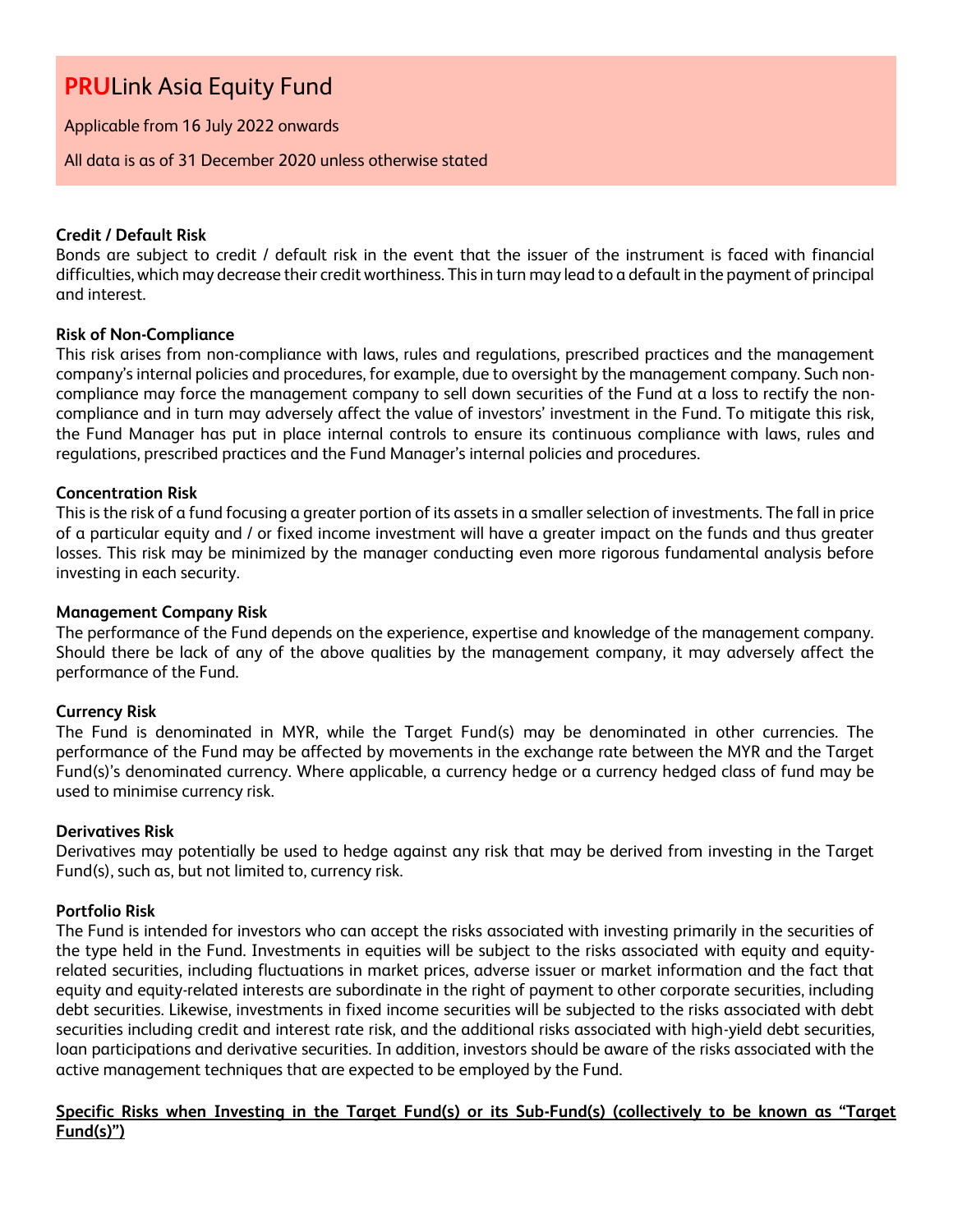Applicable from 16 July 2022 onwards

#### All data is as of 31 December 2020 unless otherwise stated

### **Security Risk**

Adverse price movements of a particular security invested by the Target Fund(s) may adversely affect the Target Fund(s)'s net asset value. The Target Fund Manager(s) strives to mitigate the impact of a particular security risk through portfolio diversification, which will help spread the element of risk.

### **Fund Management of Target Fund(s) Risk**

While the Fund Manager will exercise due skill and care in selecting the Target Fund(s), it does not have control over the management of the Target Fund(s) and there is no guarantee that the investment objectives will be met. This may result in policyholders suffering losses in their investments in the Target Fund(s).

The Target Fund(s) may change its objectives and become inconsistent with the objective of the Fund. In such instances, the Fund Manager will replace the Target Fund(s) with another collective investment scheme which the Fund Manager considers to be more appropriate in meeting the objective of the Fund.

#### **Errors in Calculation of the Net Asset Value of the Target Fund(s)'s Risk**

There is a possibility there are errors in calculation of the net asset value of the Target Fund(s). In the event such errors occur, the net asset value of the Target Fund(s) will be affected hence, the Target Fund(s) will comply with the rules set forth in the relevant regulatory provisions applicable to the Target Fund(s). Compensation, if any, paid by the Target Fund(s) (subject to the laws of the jurisdiction in which such Target Fund(s) is domiciled), will be credited to the Fund as and when compensation is received.

In view of the foregoing, policyholders must be aware that there are circumstances where neither the Target Fund(s) nor the Fund Manager will be bound to compensate final beneficial owners.

#### **Liquidity Risk**

Liquidity risk here refers to two scenarios. The first scenario is where the allocated liquidity of the Target Fund(s) is insufficient to meet redemption needs. The second scenario is where the Target Fund(s) is thinly traded. Should the investments in the Target Fund(s) be thinly traded, this may cause the Target Fund(s) to dispose the investment at an unfavorable price in the market and may adversely affect investors' investment. This risk may be mitigated through stringent security selection process.

#### **Concentration Risk**

Target Fund may invest a large portion of its assets in a limited number of securities, issuers, industries, sectors, or within a limited geographical area which likely to result in more volatility and carry a greater risk of loss than a Fund that invests more broadly. When the Target Fund is concentrated in a particular country, region, or sector, its performance will be more strongly affected by any political, economic, environmental or market conditions within that area or affecting that economic sector.

#### **Countries or Foreign Securities Risk**

This risk is associated with investments in securities listed or domiciled in countries other than the country of domicile. Any changes in the economic fundamentals, social and political stability, uncertainty or changes in countries' official currencies, currency movements and foreign investments policies in these countries may increase the volatility in asset values, liquidity and default risk which may have an impact on the prices of the securities that the Target Fund(s) invests in and consequently may affect the net asset value of the Target Fund(s). Investments in certain markets may be restricted or controlled. In some countries, direct investments in securities may be prohibited and restricted due to regulatory requirements. These limitations may increase transaction costs and adversely affect a security's liquidity and the price in connection with the security. The Target Fund Manager(s) will monitor and observe the developments in these countries where assets of the Target Fund(s) are allocated. In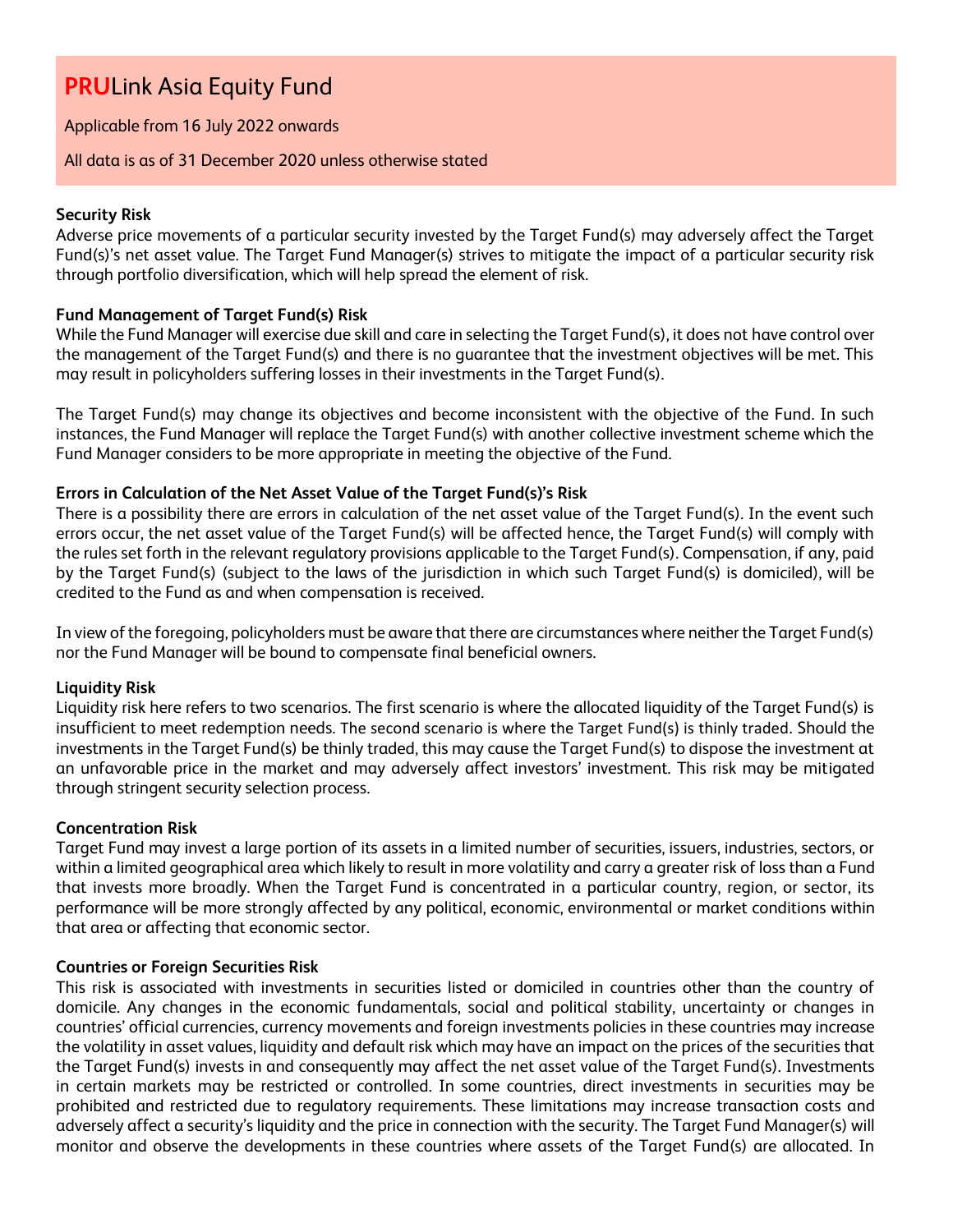Applicable from 16 July 2022 onwards

All data is as of 31 December 2020 unless otherwise stated

addition, the Target Fund Manager(s) will also employ a systematic investment process, which includes regular review, to manage and mitigate this risk.

### **Specific Sectors Risk**

Where investment is made in one or in a limited number of market sectors, Target Funds may be more volatile than other more diversified Funds. The companies within these sectors may have limited product lines, markets, or financial resources, or may depend on a limited management group. Such Target Fund may also be subject to rapid cyclical changes in investor activity and / or the supply of and demand for specific products and services. As a result, a stock market or economic downturn in the relevant specific sector or sectors would have a larger impact on the Target Fund that concentrates its investments in that sector or sectors than on a more diversified Fund. There may also be special risk factors associated with individual sectors.

#### **Currency Risk**

The Target Fund(s)'s underlying investments may be denominated in their local currency, which may differ from the Target Fund(s)'s currency of denomination. The performance of the Target Fund(s) may be affected by movements in the exchange rate between the local currency of its underlying investments and the Target Fund(s)'s denominated currency.

#### **Charges to Capital Risk**

The Target Fund(s)'s charges and expenses are taken from the capital, in whole or in part, resulting in possible constraint of capital growth.

#### **Restrictions on Foreign Investment**

Some countries prohibit or impose substantial restrictions on investments by foreign entities. There may also be instances where a purchase order subsequently fails because the permissible allocation to foreign investors has been filled, depriving the Target Fund(s) of the ability to make its desired investment at the time.

#### **Derivatives Risk**

The Target Fund Manager(s) may invest in derivatives which will be subject to risks. While the judicious use of derivatives by professional investment managers can be beneficial, derivatives involve risks different from, and, in some cases, greater than, the risks presented by more traditional securities investments. Some of the risks associated with derivatives are market risk, management risk, credit risk, liquidity risk and leverage risk. Investments in derivatives may require the deposit or initial margin and additional margin on short notice if the market moves against the investment positions. If no provision is made for the required margin within the prescribed time, the investment may be liquidated at a loss. Therefore, it is essential that such investments in derivatives are monitored closely.

The Target Fund Manager(s) has the necessary controls for investments in derivatives and have in place systems to monitor the derivative positions for the Target Fund(s). The Target Fund Manager(s) does not intend to use derivatives transactions for speculation or leverage but may use them for efficient portfolio management and/or risk management. Currency risk is simply one of the market risks which the fund will be exposed to and can be hedged using derivatives such as FX forwards/futures. Often the underlying currency risk may be taken on as a result of buying an underlying equity or bond. If the Target Fund Manager(s) does not want to also take the currency risk associated with these underlying assets, the Target Fund(s) may use Forward Foreign Exchange contracts to hedge any currency risk derived from holdings of non-base currency positions. Essentially this use of currency forwards is to hedge currency risk in the Target Fund(s).

#### **Risks Associated with Investments via Stock Connect**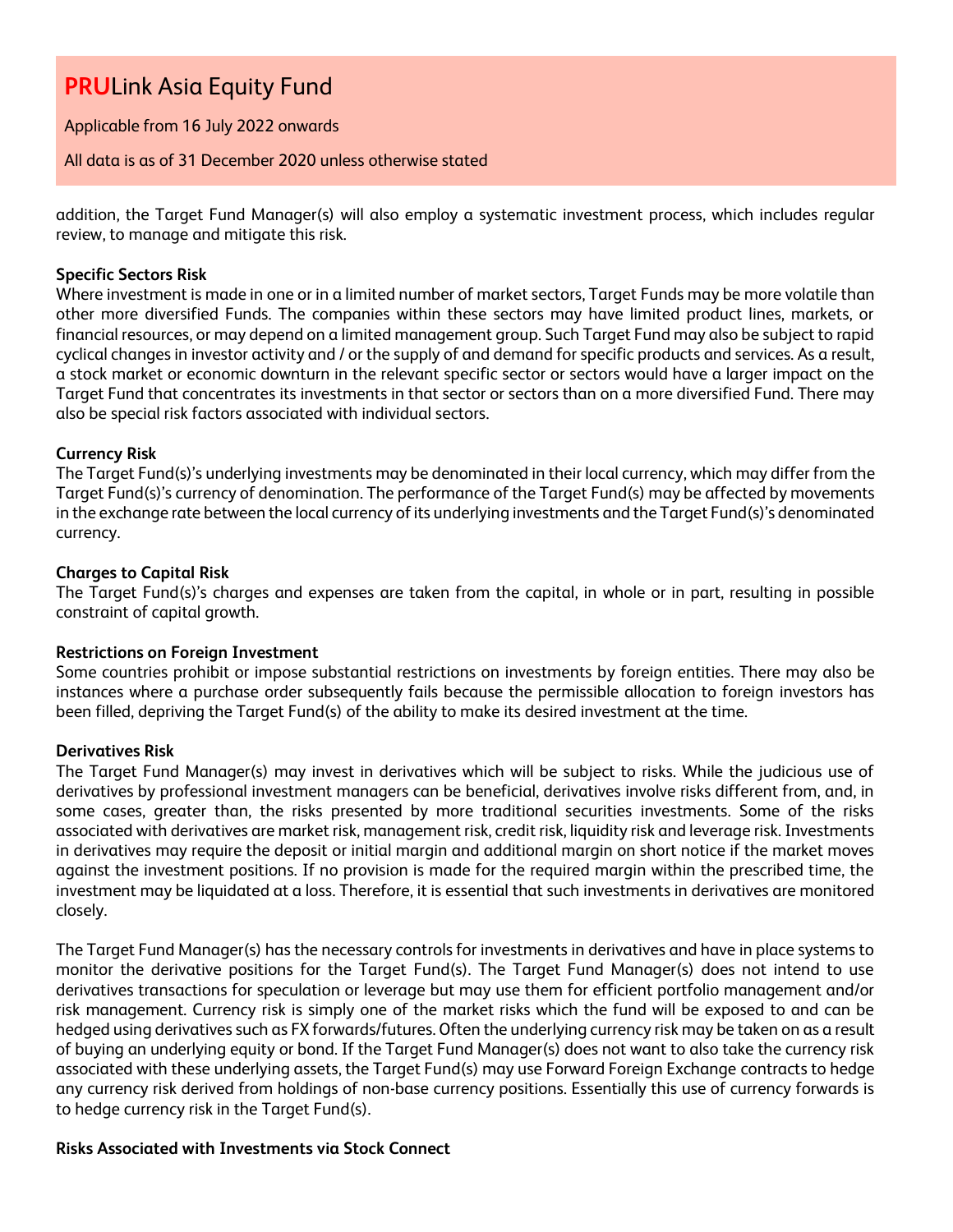Applicable from 16 July 2022 onwards

#### All data is as of 31 December 2020 unless otherwise stated

The relevant rules and regulations on Stock Connect are subject to change which may have potential retrospective effect. The Stock Connect is subject to quota limitations. Where a suspension in the trading through the programme is effected, the Target Fund's ability to invest in China A Shares or access the PRC market through the programme will be adversely affected. In such event, the Target Fund's ability to achieve its investment objective could be negatively affected.

*The above should not be considered to be an exhausted list of the risks which potential investors should consider before investing in the Fund. Potential investors should be aware that an investment in the Fund may be exposed to other risks of exceptional nature from time to time.*

#### **Risk Management**

#### **Forecasting Risk**

Potential risks are taken into consideration in the process of sector allocation and stock selection based on analysis on various key factors such as economic conditions, liquidity, qualitative and quantitative aspects of the securities.

#### **System Control**

Risk parameters are set internally for each fund, depending on client's risk profile. These risk parameters include limits of issuer bet, group issuer, sector rating and issue size of the securities held in the portfolio.

A front-end office system is in place to monitor portfolio risks, serving as an auto filter for any limitations or breaches.